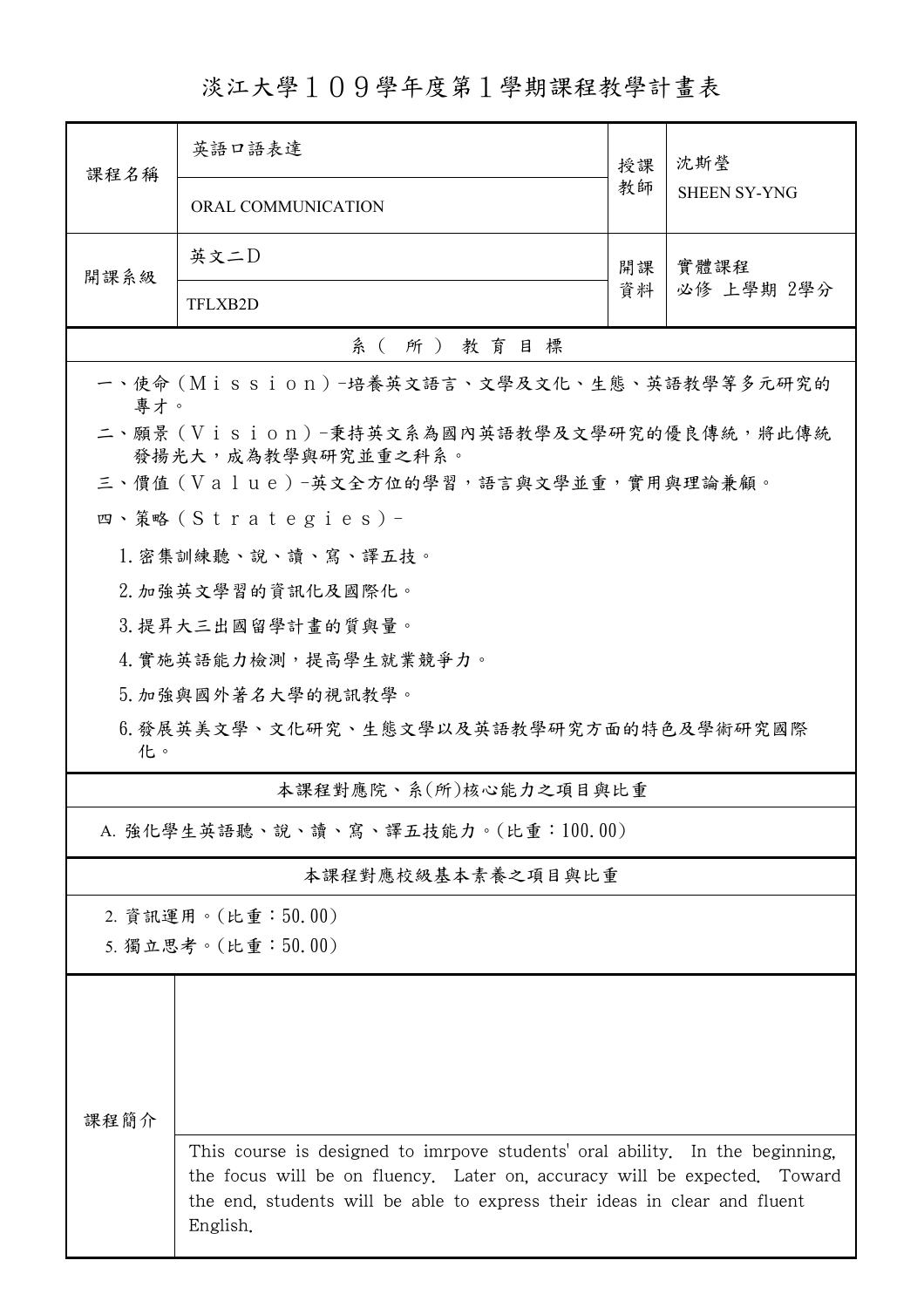## 本課程教學目標與認知、情意、技能目標之對應

將課程教學目標分別對應「認知(Cognitive)」、「情意(Affective)」與「技能(Psychomotor)」 的各目標類型。

一、認知(Cognitive):著重在該科目的事實、概念、程序、後設認知等各類知識之學習。

二、情意(Affective):著重在該科目的興趣、倫理、態度、信念、價值觀等之學習。

三、技能(Psychomotor):著重在該科目的肢體動作或技術操作之學習。

| 序<br>號         | 教學目標(中文)                     |                                     |    | 教學目標(英文)                                                                                                                                                                                          |                                              |  |  |
|----------------|------------------------------|-------------------------------------|----|---------------------------------------------------------------------------------------------------------------------------------------------------------------------------------------------------|----------------------------------------------|--|--|
| $\mathbf{1}$   |                              |                                     |    | Students will practice daily life English. They wil<br>discuss different topics of their interest. They'll<br>share their ideas with one another. They'll gain<br>knowledge about other cultures. |                                              |  |  |
|                | 教學目標之目標類型、核心能力、基本素養教學方法與評量方式 |                                     |    |                                                                                                                                                                                                   |                                              |  |  |
| 序號             | 目標類型                         | 院、系 $(\hbox{\tt m})$<br>核心能力   基本素養 | 校級 | 教學方法                                                                                                                                                                                              | 評量方式                                         |  |  |
| $\mathbf{1}$   | 情意                           | A                                   | 25 | 講述、討論、發表                                                                                                                                                                                          | 測驗、作業、討論(含<br>課堂、線上)、報告(含<br>口頭、書面)、助教成<br>績 |  |  |
|                |                              |                                     |    | 授課進度表                                                                                                                                                                                             |                                              |  |  |
| 週次             | 日期起訖                         | 內 容 (Subject/Topics)                |    | 備註                                                                                                                                                                                                |                                              |  |  |
| $\mathbf{1}$   | $109/09/14$ ~<br>109/09/20   | Orientation / Moon Festival         |    |                                                                                                                                                                                                   |                                              |  |  |
| $\overline{c}$ | $109/09/21$ ~<br>109/09/27   | Unit 1                              |    |                                                                                                                                                                                                   |                                              |  |  |
| 3              | $109/09/28$ ~<br>109/10/04   | Unit <sub>2</sub>                   |    |                                                                                                                                                                                                   |                                              |  |  |
| $\overline{4}$ | $109/10/05$ ~<br>109/10/11   | Unit 3                              |    |                                                                                                                                                                                                   |                                              |  |  |
| 5              | $109/10/12$ ~<br>109/10/18   | Unit 4                              |    |                                                                                                                                                                                                   |                                              |  |  |
| 6              | $109/10/19$ ~<br>109/10/25   | Unit 5                              |    |                                                                                                                                                                                                   |                                              |  |  |
| 7              | $109/10/26$ ~<br>109/11/01   | Unit 6                              |    |                                                                                                                                                                                                   |                                              |  |  |
| 8              | $109/11/02$ ~<br>109/11/08   | Review                              |    |                                                                                                                                                                                                   |                                              |  |  |
| 9              | $109/11/09$ ~<br>109/11/15   | Mid-term exam                       |    |                                                                                                                                                                                                   |                                              |  |  |
| 10             | $109/11/16$ ~<br>109/11/22   | 期中考試週                               |    |                                                                                                                                                                                                   |                                              |  |  |
| 11             | $109/11/23$ ~<br>109/11/29   | Unit 7                              |    |                                                                                                                                                                                                   |                                              |  |  |
| 12             | $109/11/30$ ~<br>109/12/06   | Unit 8                              |    |                                                                                                                                                                                                   |                                              |  |  |
|                |                              |                                     |    |                                                                                                                                                                                                   |                                              |  |  |